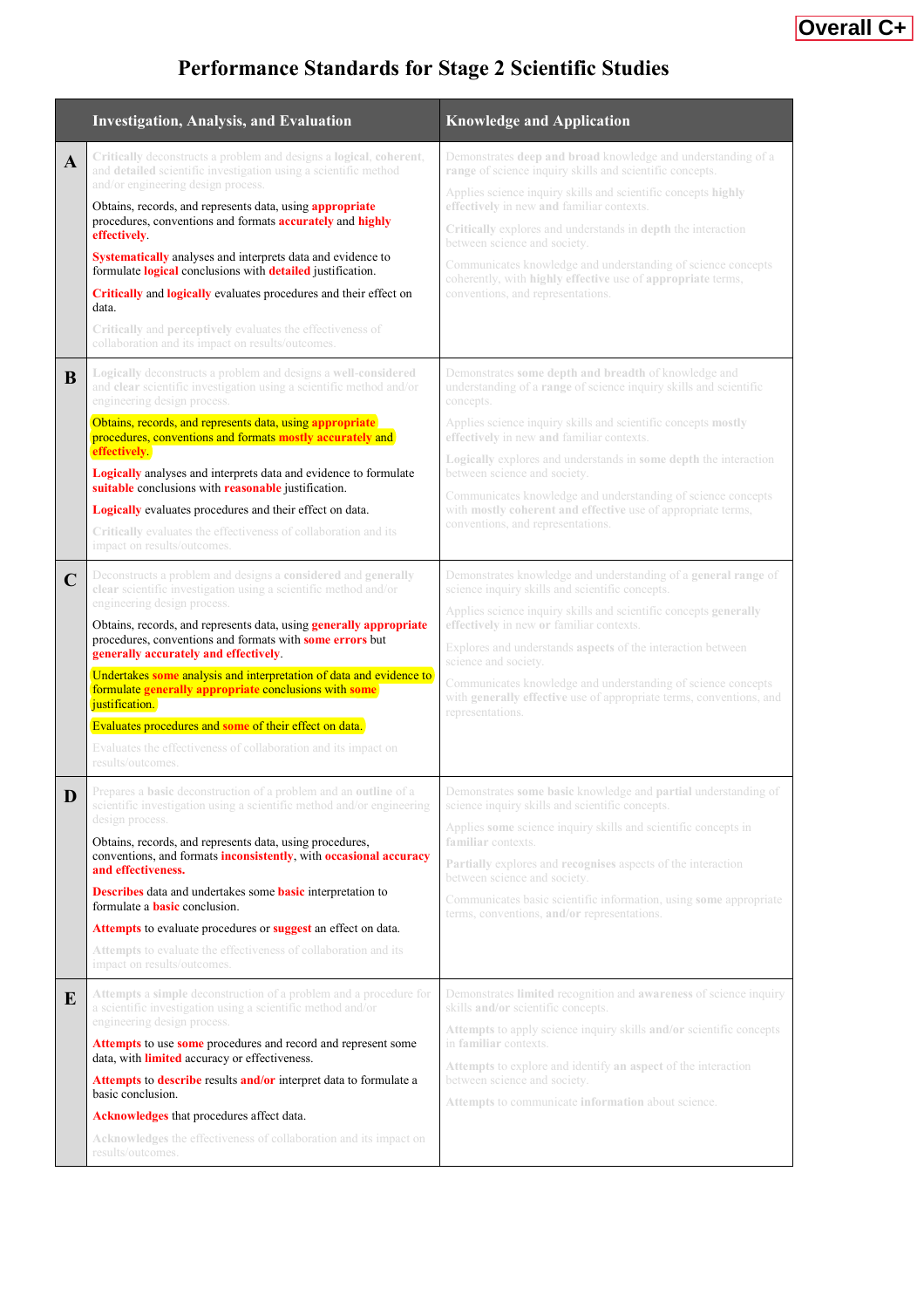# **STAGE 2 SCIENTIFIC STUDIES**

# **Assessment Type 1: Science Inquiry Skills Folio**

## **Task 1:** Accuracy of measurements

## **Introduction:**

Blood pressure (BP) is an indicator of a person's state of health and wellbeing and measures the pressure of blood flowing through the circulatory system (Blood Pressure UK, 2008). Blood pressure is measured by millimetres of mercury (mmHg) and is comprised of a systolic value (the pressure exerted on the circulatory system when the heart beats) and a diastolic value (the pressure put on the arteries during the retraction of each pulse) (CDC, 2018).

Measuring blood pressure accurately is important to the successful diagnosis and treatment of a number health-related issues. Although a manual sphygmomanometer is considered as the 'gold standard' in terms of accuracy (A'Court et al., 2011), many medical staff and health professionals use a machine to automatically measure blood pressure. It is also possible to purchase electronic devices over the counter to monitor your own blood pressure on a daily basis. But just how does the accuracy of these automatic techniques compare to each other?

**Aim:** To investigate accuracy of measurement by testing and comparing blood pressures using different methods.

## **Task:**

- Measure the systolic and diastolic blood pressure of a range of students using the three selected methods.
- Collect and organise all data in a table and represent the results in a suitable graph(s)
- Analyse and evaluation your data and method, providing sources of uncertainty
- Provide a conclusion with justifications

## **Materials:**

- A Sphygmomanometer and Stethoscope
- Automatic Inflation blood pressure monitor
- iHealth wireless Bluetooth wristband

## **Method:**

- 1. Start with s manual blood pressure reading by wrapping the Velcro inflatable pad of the sphygmomanometer around the subject's bicep.
- 2. Ensure the airflow tube rests on top of their arm when rested (palm up), in line with the bicep.
- 3. Once wearing the stethoscope, press the bell of the stethoscope against the brachial artery.
- 4. Watch the dial of the sphygmomanometer whilst inflating the pad by using the handheld pump. Ensure that the air valve is tightened so that no air can escape during the inflation.
- 5. Continue pumping until the dial reaches around 140 before slowly releasing the air valve
- 6. Allow the pump to deflate until a heartbeat can be heard. Once this happens, record the number immediately. This will be the subject's *systolic* blood pressure.
- 7. Continue to release the valve again until the heart beat can no longer be heard. When this happens, the number on the dial will correspond with the subject's *diastolic* blood pressure.
- 8. Use the automatic inflation blood pressure monitor and later, a wireless iHealth wristband monitor to take two more blood pressure readings for the subject.
- 9. Record all results for analysis.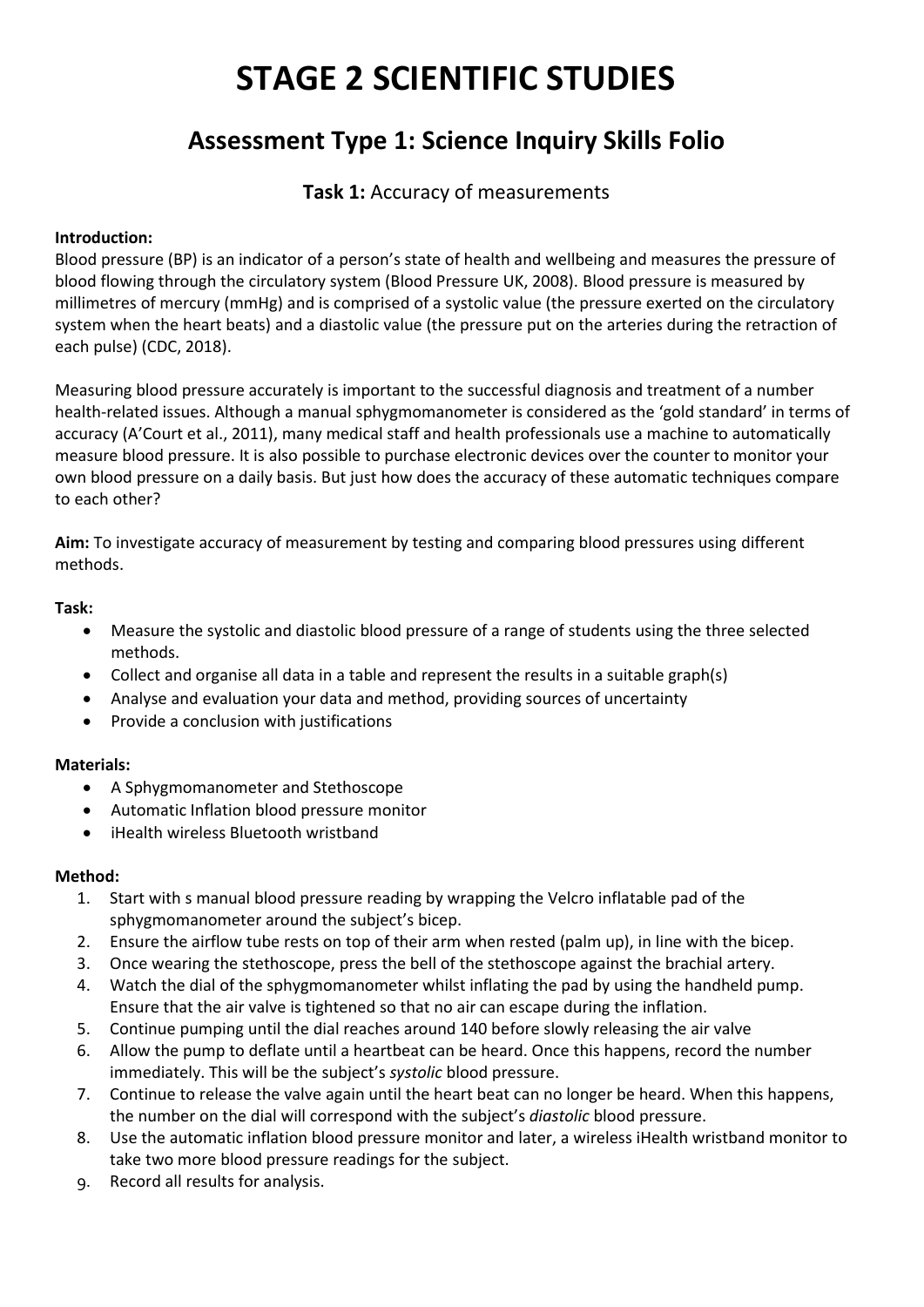## **Assessment Type:** Practical Report

**Format and length:** Individual Task.

- Maximum 3 x A4 pages if written, or equivalent in multimedia form
- Minimum size 10 font

## **Assessment Criteria Covered:**

IAE2 – Obtaining, recording, and representation of data, using appropriate procedures, conventions, and formats.

IAE3 – Analysis and interpretation of results to formulate and justify conclusions.

IAE4 – Evaluation of procedures and their effect on data.

**Due Date:** Friday Term 1 Week 4

## **References**

A'Court C, Stevens R, Sanders S, Ward A, McManus R, Heneghan C. Type and accuracy of sphygmomanometers in primary care: a cross-sectional observational study. *British Journal of General Practise*. 2011; 61(590): e598– e603. doi:10.3399/bjgp11X593884

Bloodpressureuk.org. (2019). *Blood Pressure: What is blood pressure?* [online] Available at: http://www.bloodpressureuk.org/BloodPressureandyou/Thebasics/Bloodpressure [Accessed 26 Feb. 2019].

CDC.gov. (2019). *Measuring Blood Pressure | cdc.gov*. [online] Available at: https://www.cdc.gov/bloodpressure/measure.htm [Accessed 26 Feb. 2019].

## **Please note:**

- **This is one task from a folio comprising five tasks and may not be representatitve of the overall Folio grade.**
- **Any notes in coloured text boxes are added to provide information and support for teachers. Parts of the student report have been highlighted with the colour that corresponds to the colour of the relevant text box.**
- **This is not a full practical report because the students were provided with the method.**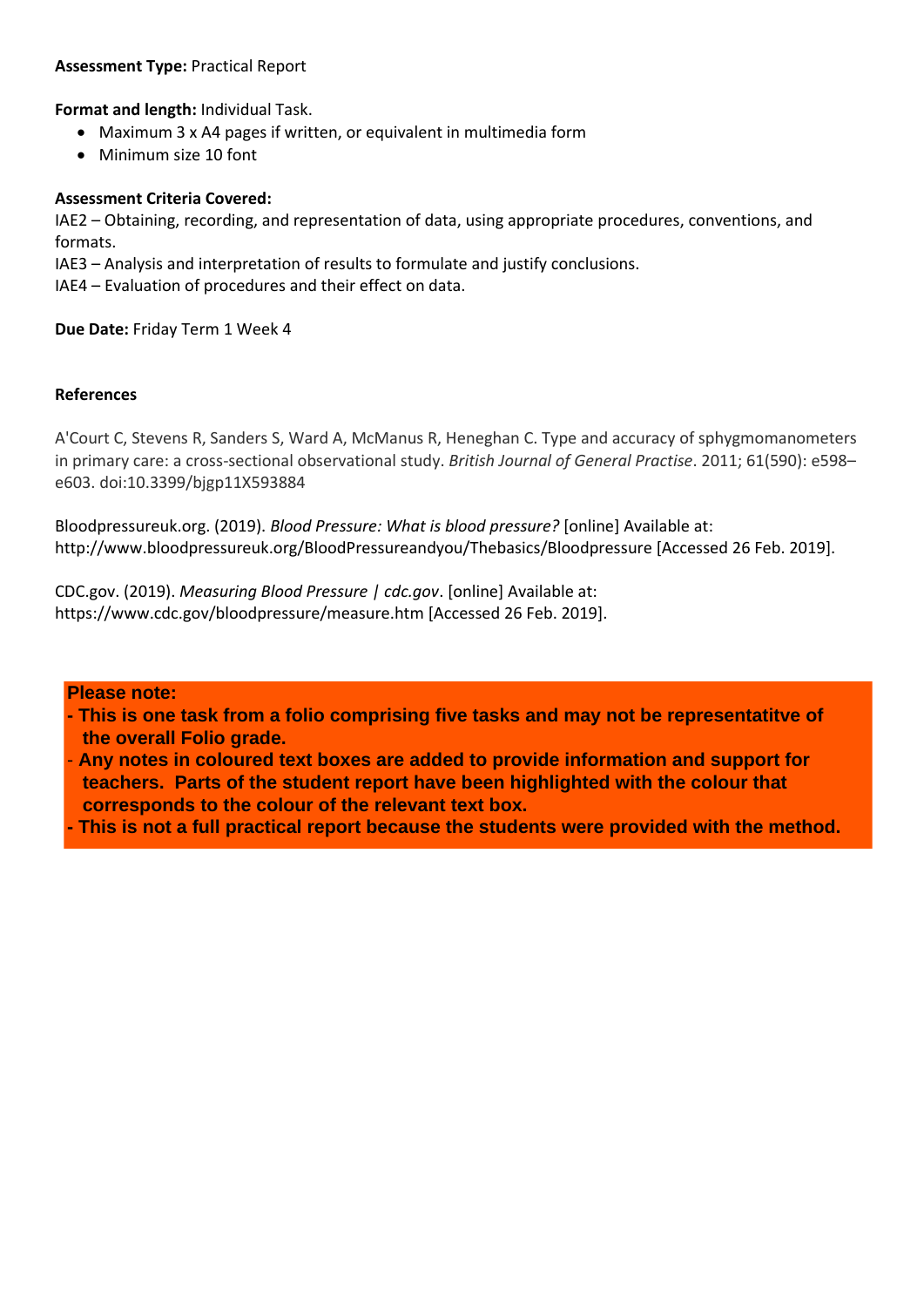#### **Results:**

IAE2 - Table shows raw data that has been obtained and recorded by the student which is accurate and effective.

| Raw data collection of blood pressures taken once with each apparatus for every participant (mmHq). |
|-----------------------------------------------------------------------------------------------------|
| For example, 120(systolic) /72 (diastolic). The systolic is always the number in front.             |

| Participant | Manual<br>mmHg | <b>Blood Pressure Machine</b><br>mmHg | iHealth<br>mmHg |                                                                                                                                             |
|-------------|----------------|---------------------------------------|-----------------|---------------------------------------------------------------------------------------------------------------------------------------------|
| a           | 120/72         | 115/64                                | 109/63          | For greater<br>effectiveness,<br>the diastolic<br>and systolic<br>values could<br>have been<br>separated<br>and<br>individually<br>analysed |
| b           | 117/80         | 104/68                                | N/a             |                                                                                                                                             |
| С           | 120/70         | 127/98                                | 124/80          |                                                                                                                                             |
| d           | 111/57         | 115/61                                | N/a             |                                                                                                                                             |
| e           | 90/60          | 86/51                                 | 101/76          |                                                                                                                                             |
|             | 110/60         | 121/67                                | 106/71          |                                                                                                                                             |
| g           | 110/68         | 107/70                                | 120/76          |                                                                                                                                             |
| h           | 122/84         | 135/80                                | 138/86          |                                                                                                                                             |

*Figure 1: Comparison between all systolic readings for each participant across all BP monitors.*



IAE2 - Graphs present the raw data accurately and uses colour and a key to differentiate between the different measurements. However, plotting the raw blood pressure data of individuals, makes it difficult to analyse and interpret patterns.

#### **Please note:**

To determine accuracy, results need to be compared with a 'true' value. Given that there is no published 'true' blood pressure values for these subjects, the best option is calculate the average percentage difference between for the 'Auto' and 'iHealth' methods and compare these against the Manual results which is deemed to be the 'gold standards' in terms of accuracy. This approach would have improved the quality of the analysis and conclusion about the accuracy of the methods more valid.

#### **Please note:**

When the dependent variable is based on a performance measure of individuals (such as blood pressure, heart rate, number of goals scored etc), variations between individuals in their inherent skill or ability level are reflected in the raw data. Therefore, the use of this raw data alone is not comparable and thus any conclusions drawn, have limited validity. To make data more comparable, it needs to be represented differently to reduce the impact of these individual differences. One way to do this could be to represent (and plot) the data as the change in the dependent variable, rather than its absolute value.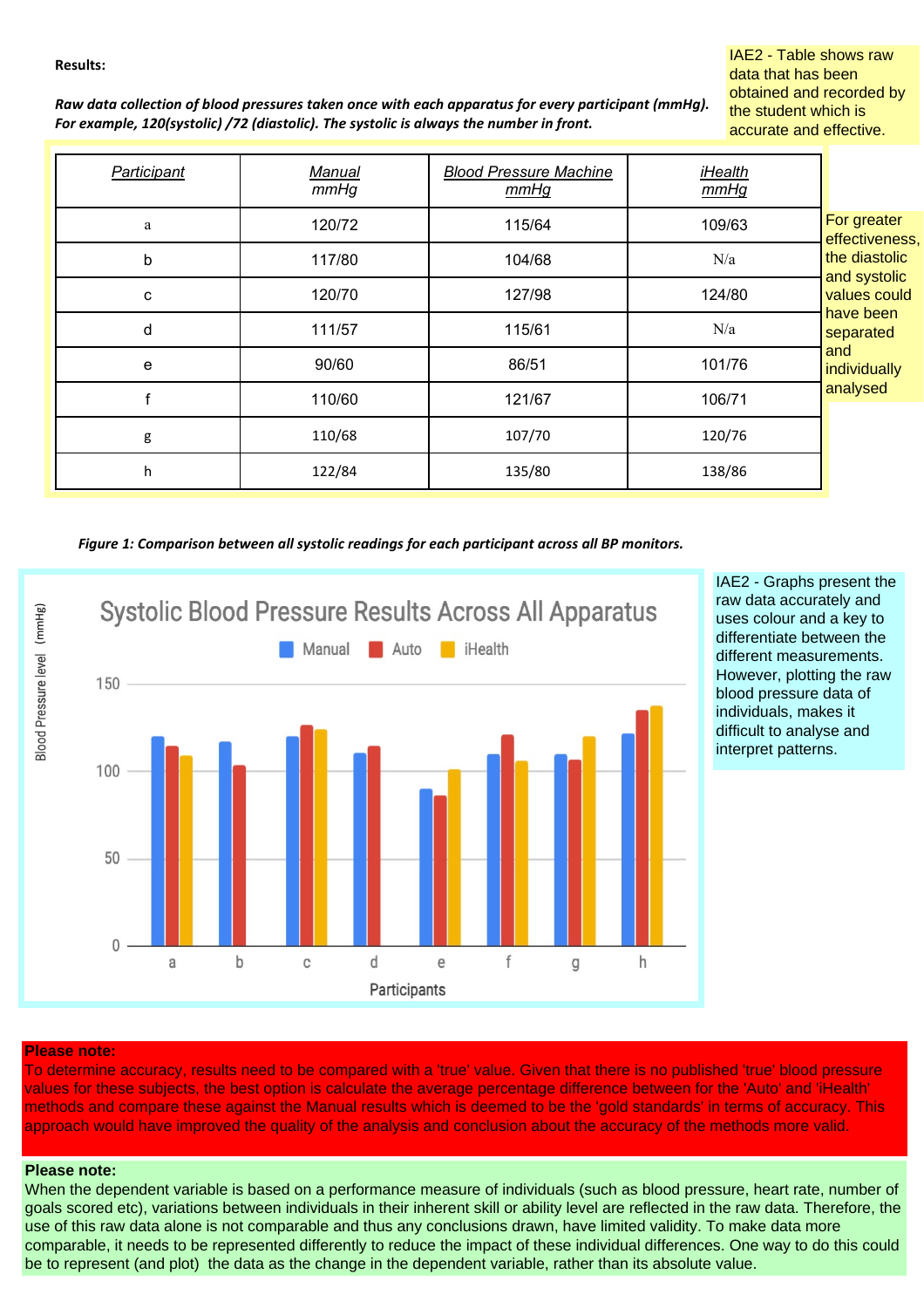

# Diastolic Blood Pressure Results Across All Apparatus

IAE 3 - Some interpretation and analysis provided, with basic justification. Some inaccuracies evident. Additionally, there were a number of unsubstantiated comments that needed further detail.

Student identified an outlier The response could have considered the expected average what was expected for the age of participants compared to recorded data.

#### **Discussion:**

The results presented above represent the various blood pressure levels recorded across a group of 8 participants by using three methods of measurement. In all of these graphs, the red bars represent the diastolic pressure while the blue bars represent the systolic. Throughout these graphs, the diastolic pressure is commonly just over half the quantity of the systolic, which is at a normal rate for an average person due to the nature systolic and diastolic (beating and resting) pressures have on the heart. In *Figures 2,3*, there are two spaces missing where participants *b* and *d* did not take readings using the iHealth device. This had an effect on the results as having two less readings decreases the accuracy of the overall average. In *Figure 2*, participant *c'*s diastolic result is a bit of an outlier as it was the highest result, reaching almost 20 mmHg more than the average expected diastolic blood pressure of 80 mmHg. Participant *h* was also quite a bit older than the rest of the participants as a middle-aged woman. There were also five boys and two girls (all aged 16-17) who took part in the experiment. Participant h's results were consistently the highest achieved across all three methods used which, while still in the healthy blood pressure range, may have skewed the overall average results.

Based on the results achieved throughout this experiment, it is possible to state that this experiment has moderate validity. This is due to the amount of controls put into place before the experiment as well as how many errors occurred. In order to increase the validity of this, the participants should have been recommended guidelines of what to eat and drink beforehand, as well as scheduled times for sleeping and exercise prior to the date this was performed. This is due to a wide range of variables that would have had an effect on those who participated in the experiment. Extraneous variables that influence a person's physical, emotional and mental state are also able to influence blood pressure depending on the person's current and previous state. Some of these can include physical fitness, health and wellbeing, food, fluid and /or caffeine intake, quality of sleep, stress, medication and mood. Blood pressure can also be affected by fixed factors such as age and gender. These are all able to influence the participant's heart rate as well as blood pressure, which makes it difficult to tell if a one-off blood pressure reading is an entirely accurate representation of that person's health or not.

Throughout the duration of this experiment multiple errors occurred. One notable error that affected the results of the experiment was to do with the types of equipment used. Some of the stethoscopes were faulty and gave inaccurate readings, which lead to the measurements having to be taken again. Due to the use of different kinds of the same apparatuses, it is highly likely that there were slight differences within the performance and results given via each one, particularly with the automatic monitors. Human error was much more likely to occur when using the sphygmomanometer manually, and some participants required assistance from a professional helper whilst taking these readings. Another error that could have occurred would be the positioning of the stethoscope on the participant's arm when using the sphygmomanometer. In order to get an accurate reading, the bell of the stethoscope needed to be placed directly onto the brachial artery within the elbow crease. Misplacement of this could lead to incorrect results due to difficulty in hearing the participant's heartbeat.

This statement is not supported by the data. The student should explain in more detail what this effect is.

This statement needs be supported with an explanation.

What evidence is there of this?

What kind of human error? How does this affect the results?

A clear explanation of how the procedures would impact the results.

A few improvements that could make this experiment more accurate would be to maintain the use of the same